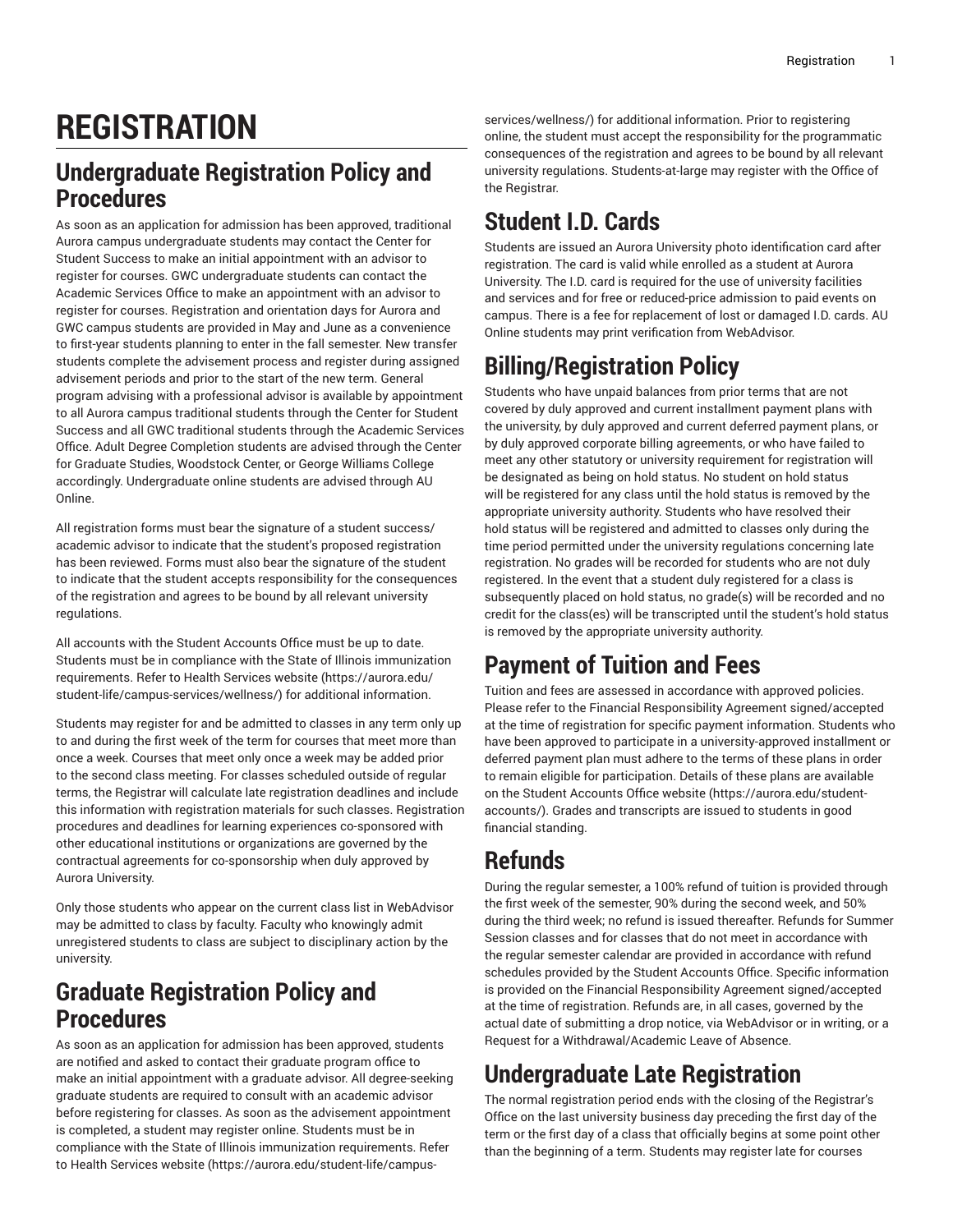that meet more than once a week only during the first week of the semester. Courses that meet only once a week may be added prior to the second class meeting. Specific deadlines may be obtained on the [Registrar's](https://aurora.edu/about/administration/registrar/) Office webpage ([https://aurora.edu/about/administration/](https://aurora.edu/about/administration/registrar/) [registrar/\)](https://aurora.edu/about/administration/registrar/).

Students are responsible for making up or completing all class work and assignments missed due to late registration for a class and late registering students enter any class with the understanding that missed work may affect their grades in the class. Faculty members are expected to make reasonable accommodation for students entering class after the first session (e.g., making available to the student copies of syllabi or other written materials previously provided to other students), but are under no obligation to provide late-registering students with access to learning experiences included in the missed classes that cannot reasonably and conveniently be repeated (e.g., group exercises, in-class quizzes or writing exercises).

## **Graduate Late Registration**

The normal registration period ends with the closing of the Registrar's Office on the last university business day preceding the first day of the term or the first day of a class that officially begins at some point other than the beginning of a term. Students may late register only during the first 10% of the term and before the class has met for 10% of the published contact time. Specific deadlines are published in the course bulletin or may be obtained on the [Registrar's](https://aurora.edu/about/administration/registrar/) Office webpage ([https://](https://aurora.edu/about/administration/registrar/) [aurora.edu/about/administration/registrar/](https://aurora.edu/about/administration/registrar/)). It is the responsibility of a late-registering student to make up missed class work, and students are permitted to late register only with the understanding that their grades may be affected by work that cannot be made up.

# **Adding and Dropping Courses**

#### **Changing Courses**

Once a student has registered for courses, he/she may make changes to his/her schedule up through the add/drop period, online via WebAdvisor. If the student is unable to make the changes in WebAdvisor, the student should complete a Registration Form with the appropriate changes and, after signing the form, turn it in to their student success/academic advisor or the Registrar's Office. The Registration Forms are available from any advisor, in the Registrar's Office, and online. Registration Forms for changes requested by the student must be initiated by the student.

Courses may be added only before and during the official late registration period. No course may be dropped after the end of the 10th week of classes in a 16-week semester or the sixth week in an eight-week term or module. For courses scheduled outside of the regular semesters, see the Academic Calendar for Add/Drop/Withdrawal deadlines. Once a student has registered for courses, he/she can change the grading system from letter grade to Credit/No Credit or vice-versa in writing with the Registrar's Office prior to the second week of the term.

It is the responsibility of the student to make certain that any schedule changes are completed by the specific deadlines for late registration, change of grading system, or withdrawal from courses. Aurora University reserves the right to administratively drop/withdraw those students who are not actively attending or pursuing course objectives as established by their instructors, who are enrolled in courses not consistent with placement testing and/or course prerequisities, who fail to pay their tuition and fees, or who receive sanctions resulting in dismissal from course(s) or the university. Changes initiated by the university are

handled administratively by student success/academic advisors, the Dean of Academic Administration, or the Registrar as appropriate.

#### **Grades for Dropped Courses**

Courses dropped with 100% refund do not appear on the student's permanent academic record. A grade of "W' (withdrawal) will be recorded on the student's permanent academic record for courses dropped during the remainder of the available partial refund period noted on the academic and/or registrar calendar. Consult the Academic and/or Registrar Calendar for specifics.

For courses scheduled outside of the regular semesters (i.e. Summer), the Registrar will calculate late registration and withdrawal deadlines and provide this information on the [Registrar's](https://aurora.edu/about/administration/registrar/) Office website [\(https://](https://aurora.edu/about/administration/registrar/) [aurora.edu/about/administration/registrar/\)](https://aurora.edu/about/administration/registrar/).

### **Undergraduate Accelerated Load (Overload)**

Students desiring to register for an accelerated load of more than 18 semester hours in any term must have the approval of a student success/academic advisor or Registrar. General criteria to be applied are a cumulative GPA of 3.0 for returning and transfer students, and an SAT composite of 1100 or ACT composite of 26 for entering freshmen. Advisors may approve an accelerated load of more than 18 semester hours in any term if the student has a cumulative GPA at Aurora University of at least 3.40. Each case will be considered individually against the general guidelines, taking into account other factors such as recent performance patterns. Students may not exceed 21 semester hours in a semester.

## **Graduate Credit Load**

Full-time status for graduate study is 6 to 17 semester hours in any term. Graduate students may not take more than 17 semester hours per term.

# **Waiting List**

Once a course has been closed, a student is encouraged to select and register for an alternative course. If a student wishes to be placed on the waiting list for the original course, the student can choose to waitlist the course in WebAdvisor or with the assistance of a student success/ academic advisor. Students are admitted from the waiting list on the basis of need as determined by the Dean of Academic Administration in consultation with program chairs/directors and other academic officials when appropriate. The waiting list does not operate on a first-come, first-served basis, nor do instructors have influence on the decision. The Dean of Academic Administration makes determinations prior to the start of the term. Students authorized to add the class are contacted by email when they have permission to register for the course. It is the responsibility of the student to register for the course during the 24-hour window of authorization. Failure to register within the allotted timeframe results in forfeiture of the seat in the course. Aurora University reserves the right to register students actively on a waitlist into the corresponding course. It is the responsibility of the student to remove himself/herself via WebAdvisor or with the assistance of a student success/academic advisor, from any waiting list for which he/she no longer wishes to be considered.

## **Auditor Status**

Aurora University has an auditor (AU) status for those individuals who do not wish to earn college credit for either an undergraduate or